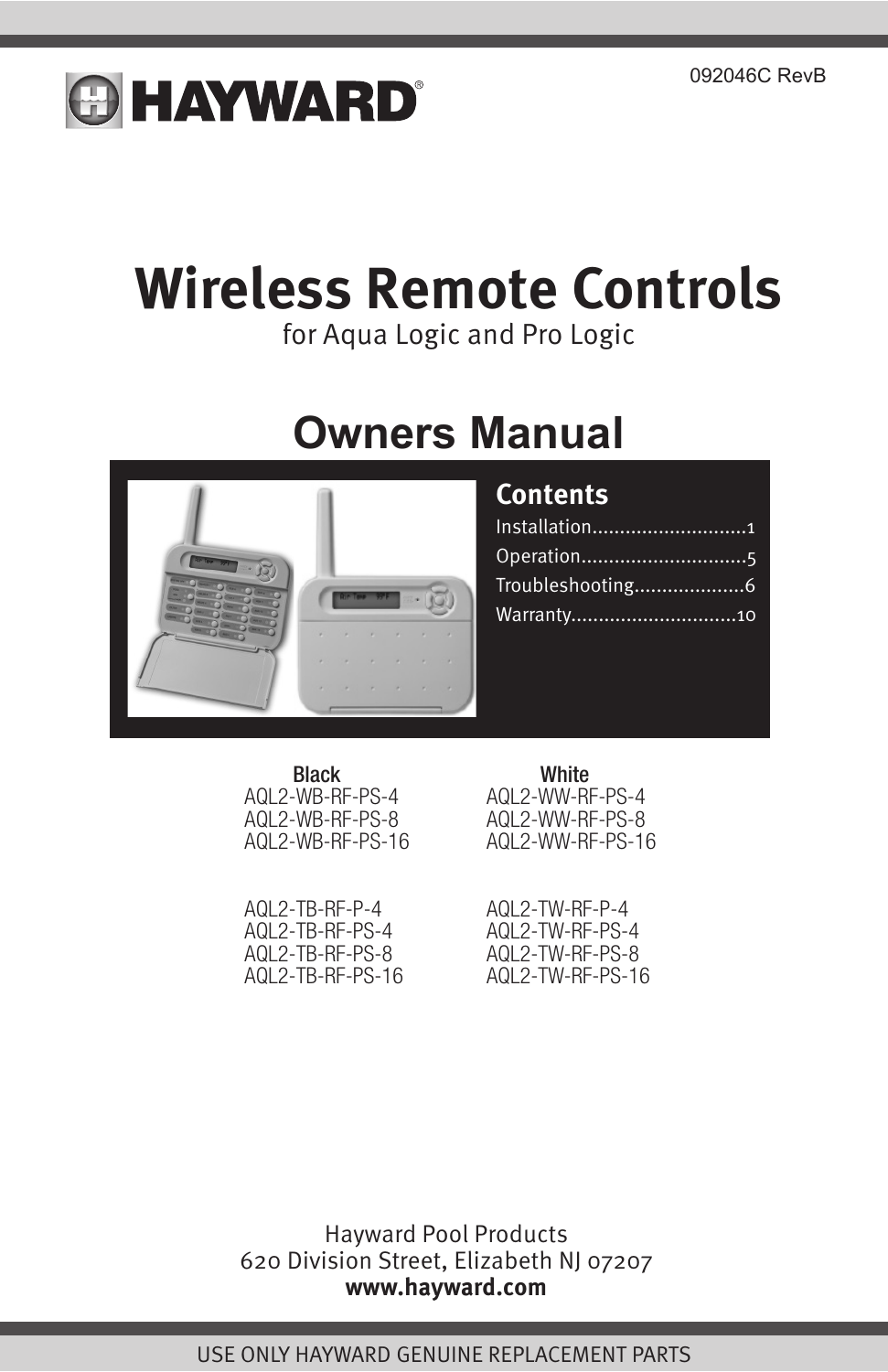

### Compatibility

This product is compatible with all Pro Logic controls and with Aqua Logic PS controls operating with software revision r2.00 or higher and using an AQL2-BASE-RF Base Station operating with software revision r3.00 or higher. Note that this product will NOT communicate with the AQL-BASE-RF Base Station. To verify the software level of your Aqua Logic control, press the Menu button (possibly multiple times) until "Diagnostic Menu" is displayed. Press the ">" or "<" keys (possibly multiple times) until the main software revision level is displayed (the revision should be 2.00 or higher). Next, press the ">" key (possibly multiple times) until the "RF Base" revision level is shown (the revision should be 3.00 or higher).

If the software revision level is less than those specified above, contact the Goldline Technical Service Dept. from Monday through Friday, 8AM to 8PM Eastern at 908-355-7995 for informa-<br>tion on upgrades.

# Installation

### AQL2-Wx-RF-PS-x

### Mount models

Requires a Pro Logic PS model or an Aqua Logic PS model operating with software revision r2.00 or higher.

- 1. Base Station required: An AQL2-BASE-RF Base Station is required. Note that this unit will NOT operate with an AQL-BASE-RF Base Station.
- 2. **Select Location:** There are several considerations in choosing the location for the wireless remote display/keypad:

*Protected from the weather:* The wireless remote display/keypad must be mounted indoors or in a weather protected area (rain should never hit the wireless remote display/keypad). The wireless remote display/keypad is designed to mount onto a standard electrical utility box (same size as used for a triple light switch) or can be mounted directly onto any wall surface.

*Within range of Base Station:* The wireless remote display/keypad must be installed within 250 ft. (assuming the signal will have to travel through walls) or 500 ft. (line of sight) from the base station, which is typically mounted on the Pro Logic/Aqua Logic main control unit at the pool equipment pad. The base station can also be mounted up to 500 ft. away from the main control unit to shorten the distance between it and any wireless remote. See the "Remote Mounting of the base station" section of the base station manual for more details.

*Near 120V wall outlet:* The wireless remote display/keypad uses a plug-in power supply with a 6 ft. cable.

- 3. Mount on wall: The wireless remote display/keypad must be mounted indoors or in a weather protected area (rain should never hit the display/keypad). Refer to the diagram on the following page.
- a. Remove display/keypad baseplate from the cover by inserting a screwdriver into the desig- nated slot. Lift up on cover while pushing gently with the screwdriver. See page 2.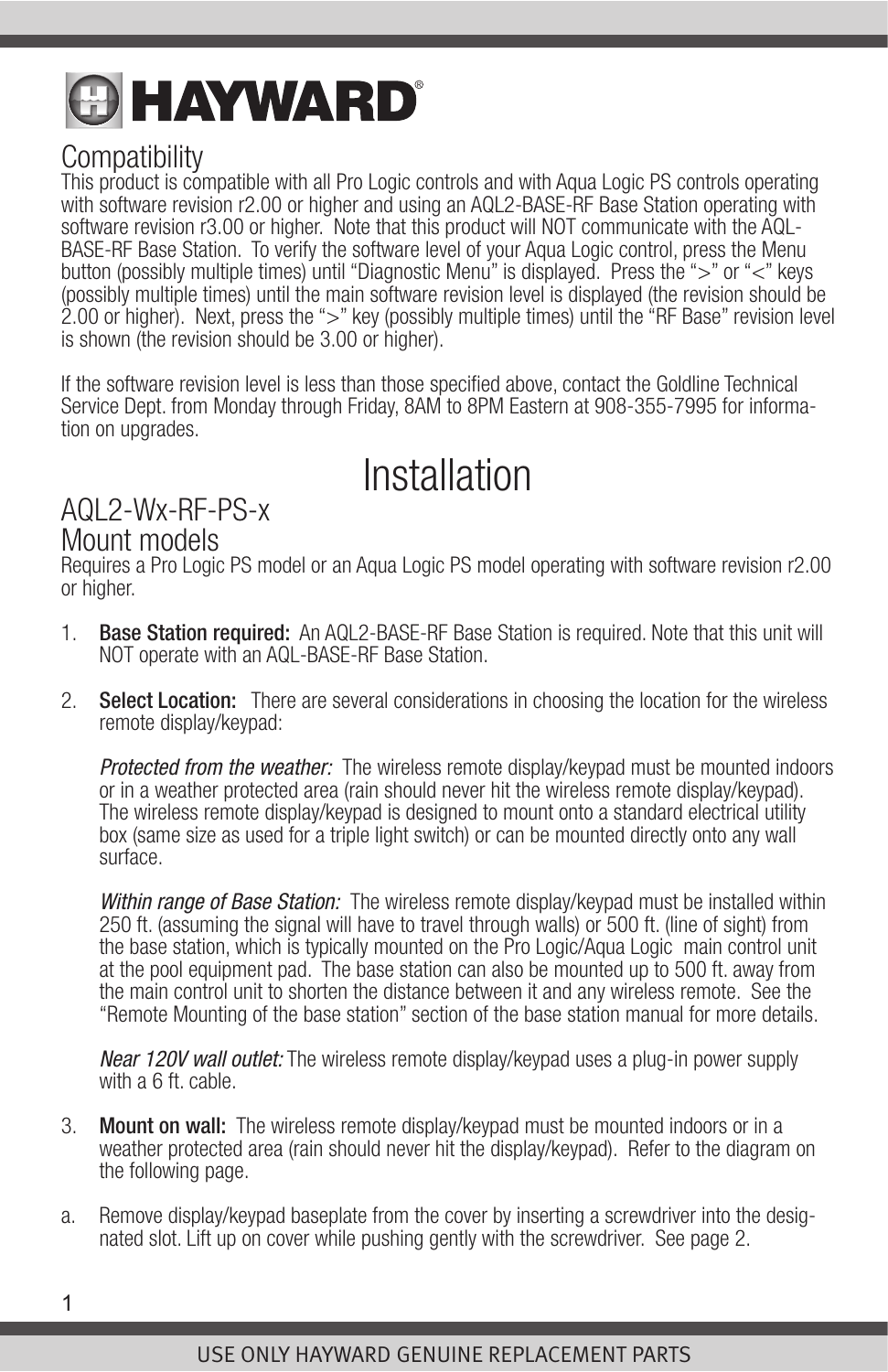

- b. Thread the wall mount power supply's output connector from behind and through the opening in the left side of the baseplate. See below.
- c. Screw the baseplate in the desired position (screws supplied by installer).
- d. Plug the power supply's output connector into the mating connector on the back of the AQL2-Wx-RF-PS-x.
- e. Reattach the wireless remote display/keypad to the baseplate.
- f. Plug the power supply into a 120VAC outlet



AQL2-Tx-RF-PS-x and AQL2-Tx-RF-P-4 Tabletop models The AQL2-Tx-RF-P-4 requires a Pro Logic P-4 model. The AQL2-Tx-RF-PS-x requires a Pro Logic PS model or an Aqua Logic PS model operating with software revision r2.00 or higher.

- 1. **Base Station required:** Requires the use of an AQL2-BASE-RF base station.
- 2. Select Location: Because both models are battery operated and designed to be portable, there are no power supply or mounting concerns like the wall mount units. The tabletop units are intended to be used in the normal living space, with these considerations:

*Protected from the weather:* The wireless remote display/keypad should be used indoors or in a weather protected area (rain should never hit the wireless remote display/keypad). Understand that areas that protect the unit from rain may still allow condensing humidity (dew, mist, fog, etc.) which can damage the AQL2-Tx-RF-PS-x and AQL2-Tx-RF-P-4 over time. Because the unit is portable and may be used in dif-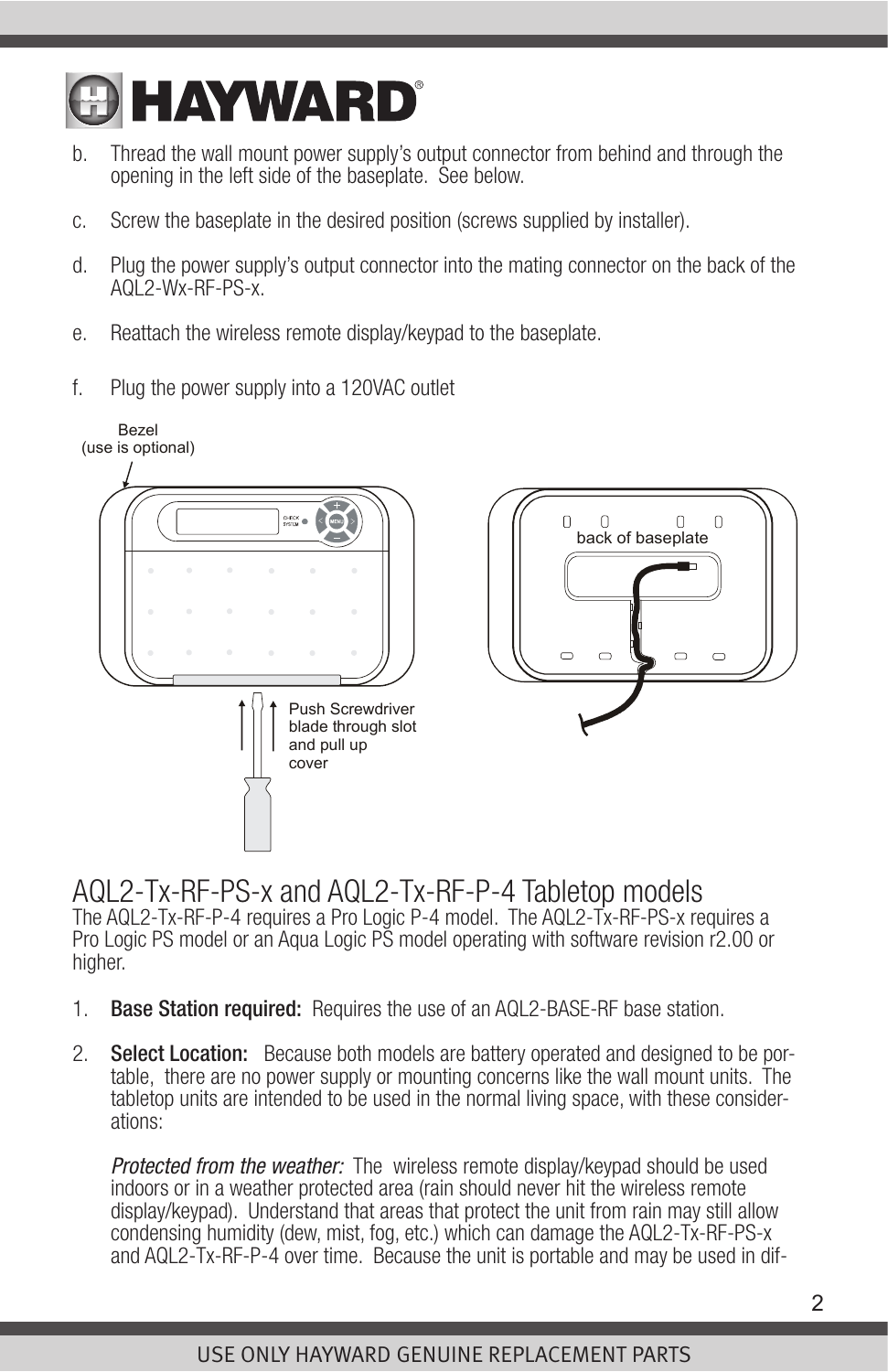

ferent areas around the pool and home, it's important to understand that it is NOT water resistant and can be easily damaged if used in the wrong manner.

*Within range of base station:* The wireless remote display/keypad must be used within 250 ft. (assuming the signal will have to travel through walls) or 500 ft. (line of sight) from the AQL2-BASE-RF Base Station which is typically mounted on the Pro Logic/ Aqua Logic main control unit at the pool equipment pad. The base station can also be mounted up to 500 ft. away from the main control unit to shorten the distance between it and any wireless remote. See the "Remote Mounting of the Base Station" section of the base station manual for more details.

3. Powering the AQL2-Tx-RF-PS-x/AQL2-Tx-RF-P-4: These models use a rechargeable built-in battery pack which will require an initial charge when you first receive the unit. Charge the unit for at least 15 hours before attempting to use it without the charger. Note that both units can be used normally while connected to the charger.

*Charging the battery:* Plug the included wall mount charger into a standard 120VAC wall outlet, awayfrom the pool area. It is not recommended that you use an extension cord with this product. Plug the power connector into the rear of the AQL2-Tx-RF-PS-x or AQL2 Tx-RF-P-4 and charge for 15 hours. A fully charged battery will provide over 400 one-minute uses under typical conditions.

*About battery power:* When the charger is not plugged into the AQL2-Tx-RF-PS-x or AQL2-Tx-RF-P-4, the unit uses battery power and will take steps to extend battery life. After one minute of no button presses by the user, the unit will show a brief display and will go into "sleep" mode (pg. 5). To wake it up, simply press any button on the keypad. The button press will not perform any function except waking the unit. Once awake, any subsequent button presses will perform their normal functions.

When the charger is plugged in, the unit uses wall power while it also charges the battery. It will always be "awake", as long as it's plugged into the charger.

Note that the battery will slowly lose charge if the unit is not plugged into the wall, even if it is not used. The battery will need to be charged every 1-2 months, depending on usage.

The AQL2-Tx-RF-PS-x and AQL2-Tx-RF-P-4 will display a series of information about its status and the status of the battery. Refer to the "Operation" section of this manual for an explanation of each of these displays.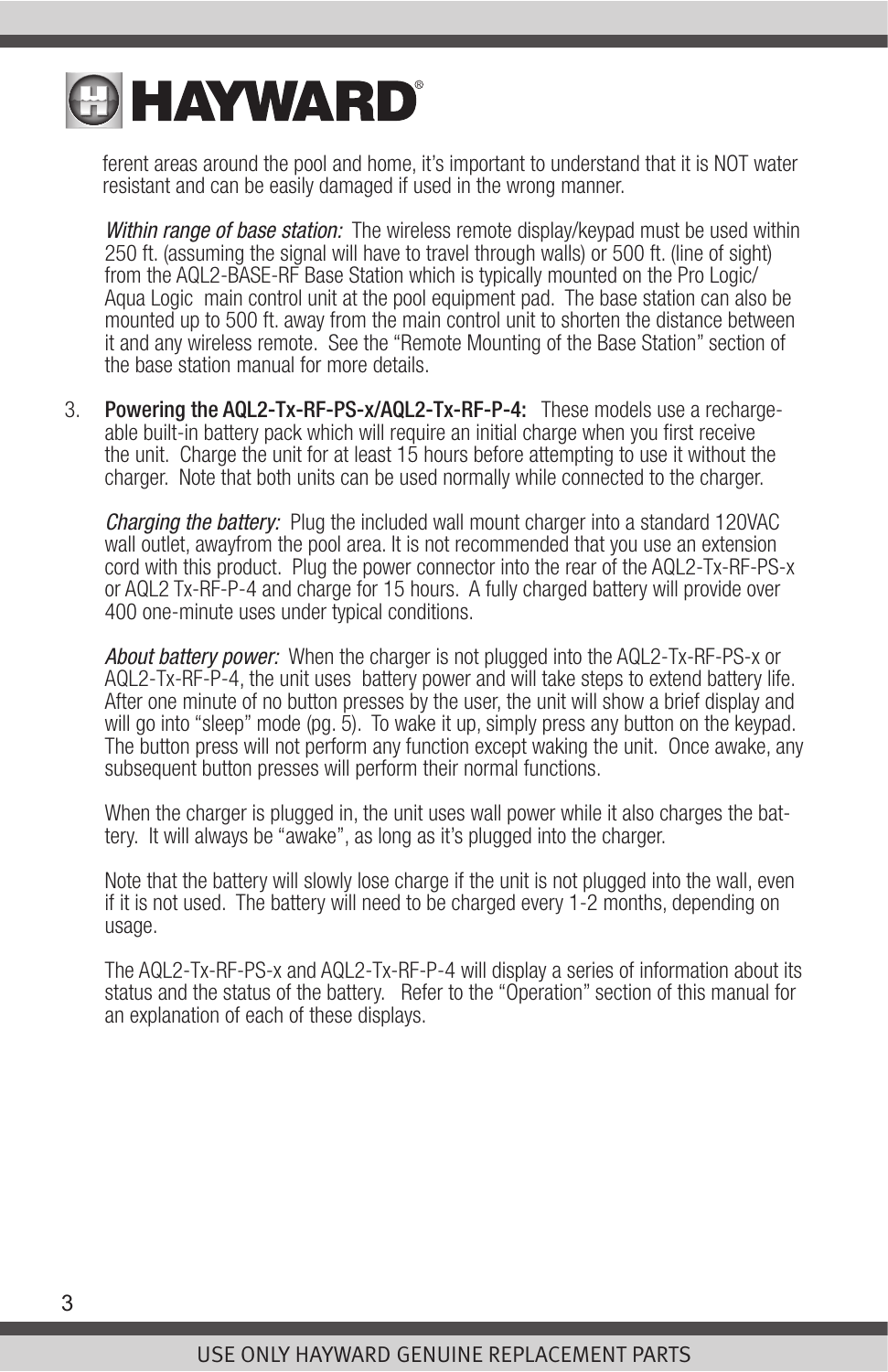

4. **Teach the unique ID code:** The base station attached to the control unit has a unique ID code that ensures that your unit will not affect other systems in the neighborhood, and likewise, their remote will not affect your system. To teach the ID code to the wireless remote unit:

| Settings<br>Menu                                                   | a. On any other wired Pro Logic/Aqua Logic<br>display/keypad unit, press the "Menu" button<br>(possibly multiple times) until "Settings Menu"<br>is displayed.                                                                                                                                                                                                                                                                                                        |
|--------------------------------------------------------------------|-----------------------------------------------------------------------------------------------------------------------------------------------------------------------------------------------------------------------------------------------------------------------------------------------------------------------------------------------------------------------------------------------------------------------------------------------------------------------|
| Teach Wireless:<br>$+$ to start                                    | b. Press " $\lt$ " or " $\gt$ " (again, possibly multiple<br>times) until "Teach Wireless" is displayed.                                                                                                                                                                                                                                                                                                                                                              |
|                                                                    | c. Press the " $+$ " button to start the teaching<br>process.                                                                                                                                                                                                                                                                                                                                                                                                         |
| Press and hold<br>wireless button<br>Teach Wireless:<br>Successful | d. Press and hold any button on the wireless<br>remote display/keypad for 4 seconds. At this<br>point, the LCD on the wireless remote display/<br>keypad will indicate "Teach Wireless Success-<br>ful" and the local display/keypad on the Pro<br>Logic/Aqua Logic control unit will also confirm<br>"Teach Wireless Successful". If this process<br>is not successful, then refer to the Trouble-<br>shooting section of this manual for additional<br>information. |

- 5. **Apply labels:** The Pro Logic and Aqua Logic series of controls allow each output (e.g. AUX1) to be renamed to what is actually being controlled. The wireless remote display/keypad comes with a sheet of name labels—simply peel the appropriate label off the sheet and apply to the appropriate set of buttons on the wireless remote display/ keypad.
- 6. Installation is complete: You can now use the wireless remote display/keypad.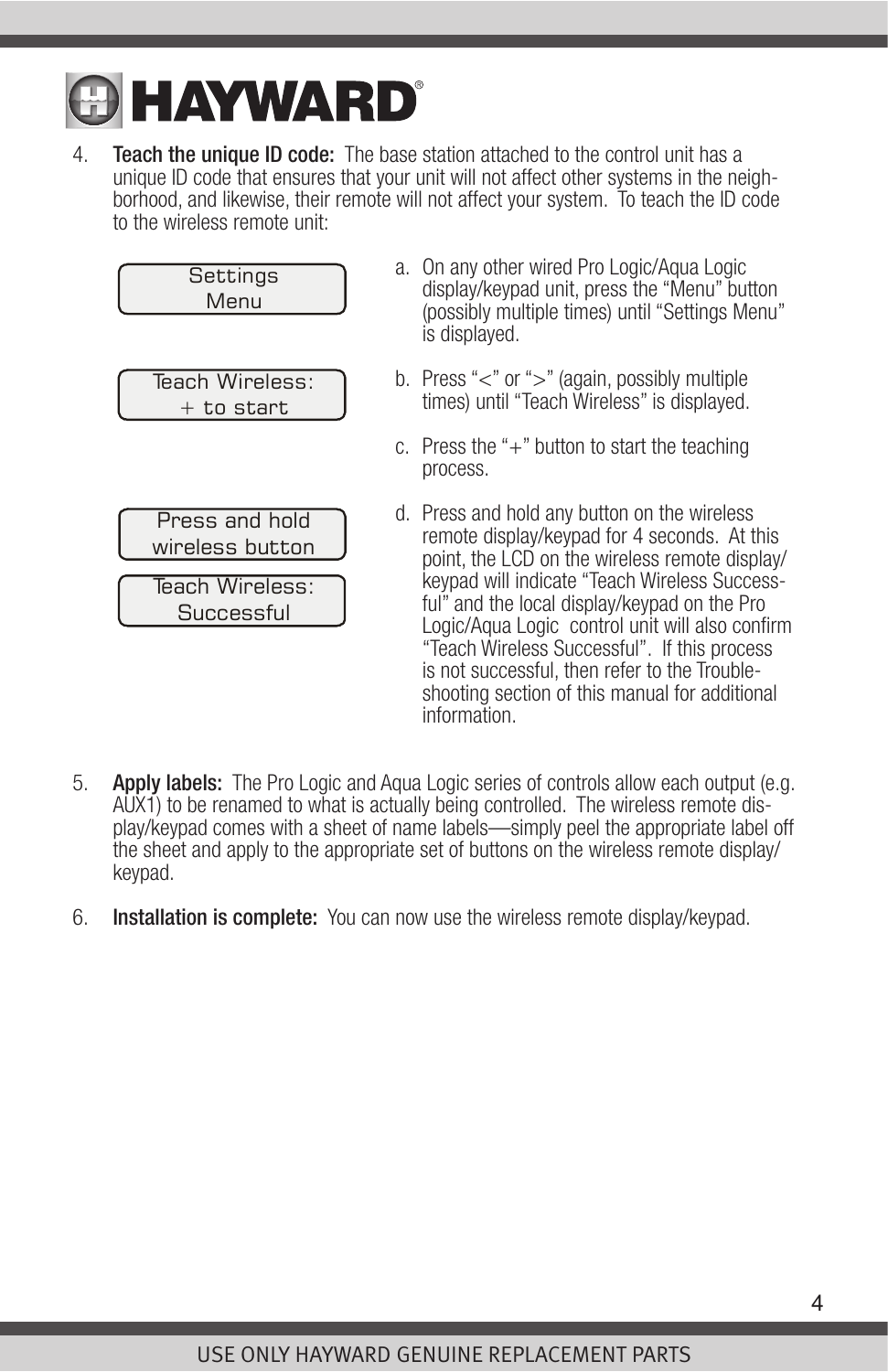# **A HAYWARD® OPERATION**

### Operation - all models

The wireless remote display/keypad communicates with the base station on the Pro Logic/ Aqua Logic control unit using RF (radio frequency) technology. All of the display information is transmitted from the Pro Logic/Aqua Logic control unit to the wireless remote display/ keypad and all the button press information is transmitted by the wireless remote display/ keypad unit back to the Pro Logic/Aqua Logic control unit.

If the display information is not being updated on a regular basis or if the Pro Logic/Aqua Logic is not responding to buttons being pressed, then refer to the Troubleshooting section for assistance in resolving these problems.

When power is turned on to wall mount models, or when the tabletop models "wake up", all the LED indicators will flash briefly, the display backlight will illuminate, and the following display will appear for a short period of time:

> Goldline Aqua Logic RFDisplay r04.00

The "r04.00" is the software revision level. The actual revision level for your wireless remote display/keypad may be different. Refer to the Pro Logic/Aqua Logic Operation Manual for complete operating instructions.

### Operation - Table Top models

Because the AQL2-Tx-RF-PS-x and AQL2-Tx-RF-P-4 is battery operated, it displays various information about its condition and the status of its battery. Refer to the section below for an explanation of these displays:

Shutting down to save battery power

After one minute of no button presses, the AQL2-Tx-RF-PS-x and AQL2-Tx-RF-P-4 will briefly show this display and go into "sleep" mode. This mode conserves the battery power while the remote is not in use. While asleep, all lights and the display will be off. To "wake" the unit up, push any button on the keypad.

Refreshing display RFDisplay r04.00

When the AQL2-Tx-RF-PS-x or AQL2-Tx-RF-P-4 "wakes" up, it will show this display while it collects status information from the Pro Logic/Aqua Logic control unit.

Please plug in to charge battery

When the battery is low, the Table Top models will alternate between this display and the normal status display. Under typical conditions, there are at least 50 more one-minute uses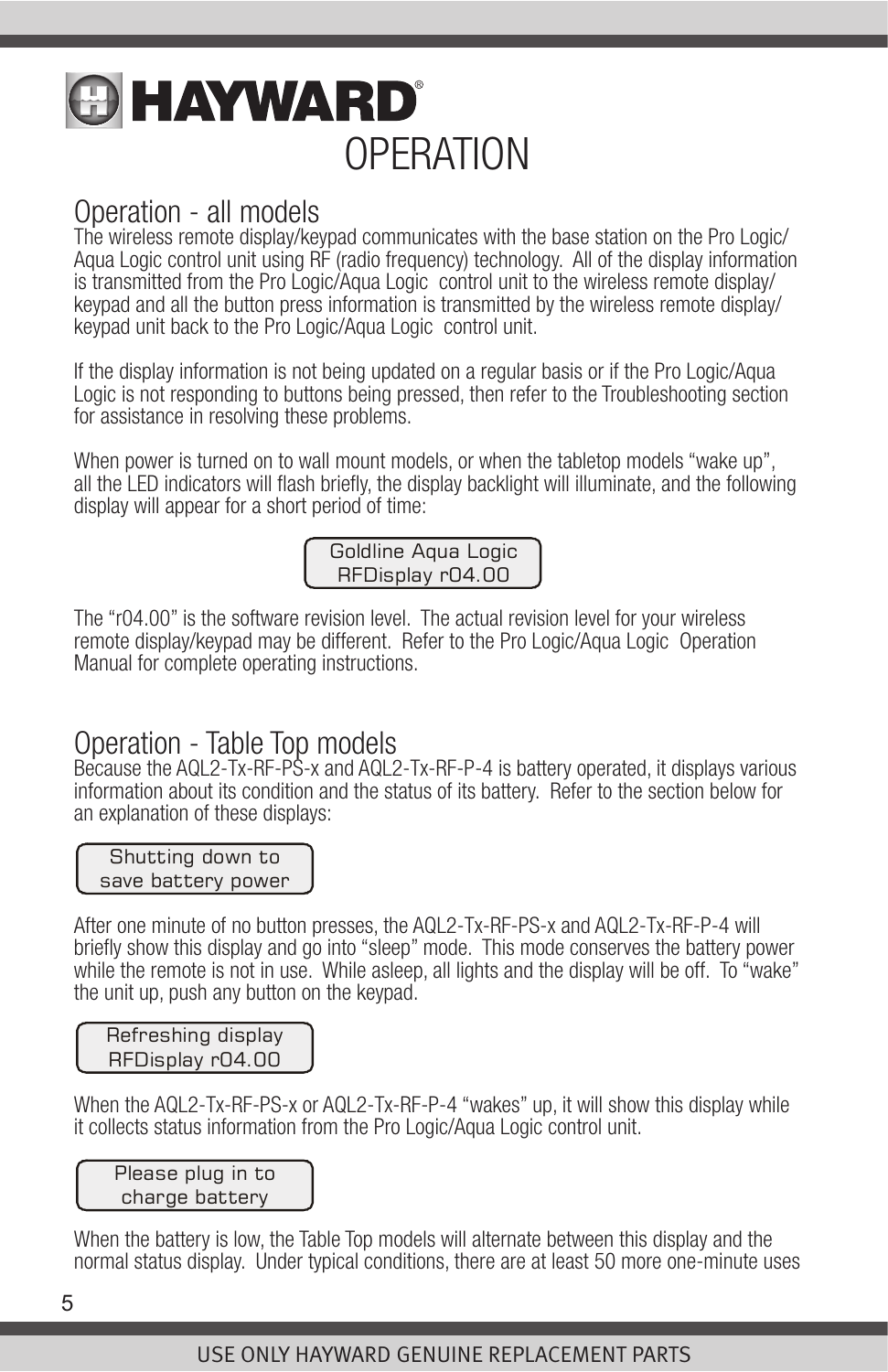# **HAYWARD®**

available when this display is first shown. The battery will slowly lose charge if the unit is not plugged into the wall, even if it is not used.

#### Battery dead! Please charge now!

This display is shown briefly, immediately before the unit shuts down. The Table Top mod- els will not operate again (to protect the battery) until it is plugged into the charger. It can be used immediately while connected to the charger.

# TROUBLESHOOTING

- 1. Can't find the "Teach Wireless" display: From the Pro Logic/Aqua Logic control (or any direct wired display/keypad) press the "menu" button (possibly more than once) until "Settings Menu" is displayed. Next, press the "<" or ">" buttons (possibly more than once) until the "Teach Wireless" display appears. If you get to the point where "Settings Menu" appears again, then this means that the Pro Logic/Aqua Logic control unit is not communicating with the base station. Check that the 4 wire cable from the base station is plugged into the "wireless" connector on the main printed circuit board. If this connector is already plugged in (for more than 30 seconds), then call Goldline Technical Service for assistance.
- 2. "Teach Wireless" failed: Ensure that the remote is powered when pressing the button. This is indicated by any message on the display of the remote. If the remote is powered, then the next most likely cause is that the distance between the base station and the remote is too great—try moving the remote closer to the receiver. Lastly, there may be other equipment in the neighborhood that is using the same frequency. To see if this is the case, go to the Settings Menu/Wireless Channel and select another channel. Note that after you change the channel you will have to "re-teach" every wireless remote device in the system.
- 3. Unreliable communication with remote devices: The most likely cause is that the distance between the base station and the remote is too great—try moving the remote closer to the base station. Lastly, there may be other equipment in the neighborhood that is using the same frequency. To see if this is the case, go to the Settings Menu/ Wireless Channel and select another channel. Note that after you change the channel you will have to "re-teach" every wireless remote device in the system.
- 4. Wireless display/keypad not functioning (no display, no LEDs illuminated): Wall Mount models: If the display/keypad located on the main unit is working correctly, check that there is input power to the wireless display/keypad. Make sure that the wall mount power supply is plugged into an active 120VAC outlet and its output connector is plugged into the wireless remote display/keypad.

*Tabletop models:* If the display/keypad located on the main unit is working correctly, check that there is input power to the wireless display/keypad. Plug the charger into an active 120VAC outlet and its output connector into the wireless remote display/ keypad. If this doesn't work, plug charger into the unit, plug the charger into an active 120VAC outlet, wait 5 seconds, unplug the charger, wait 5 seconds, and then plug it back in again.

### USE ONLY HAYWARD GENUINE REPLACEMENT PARTS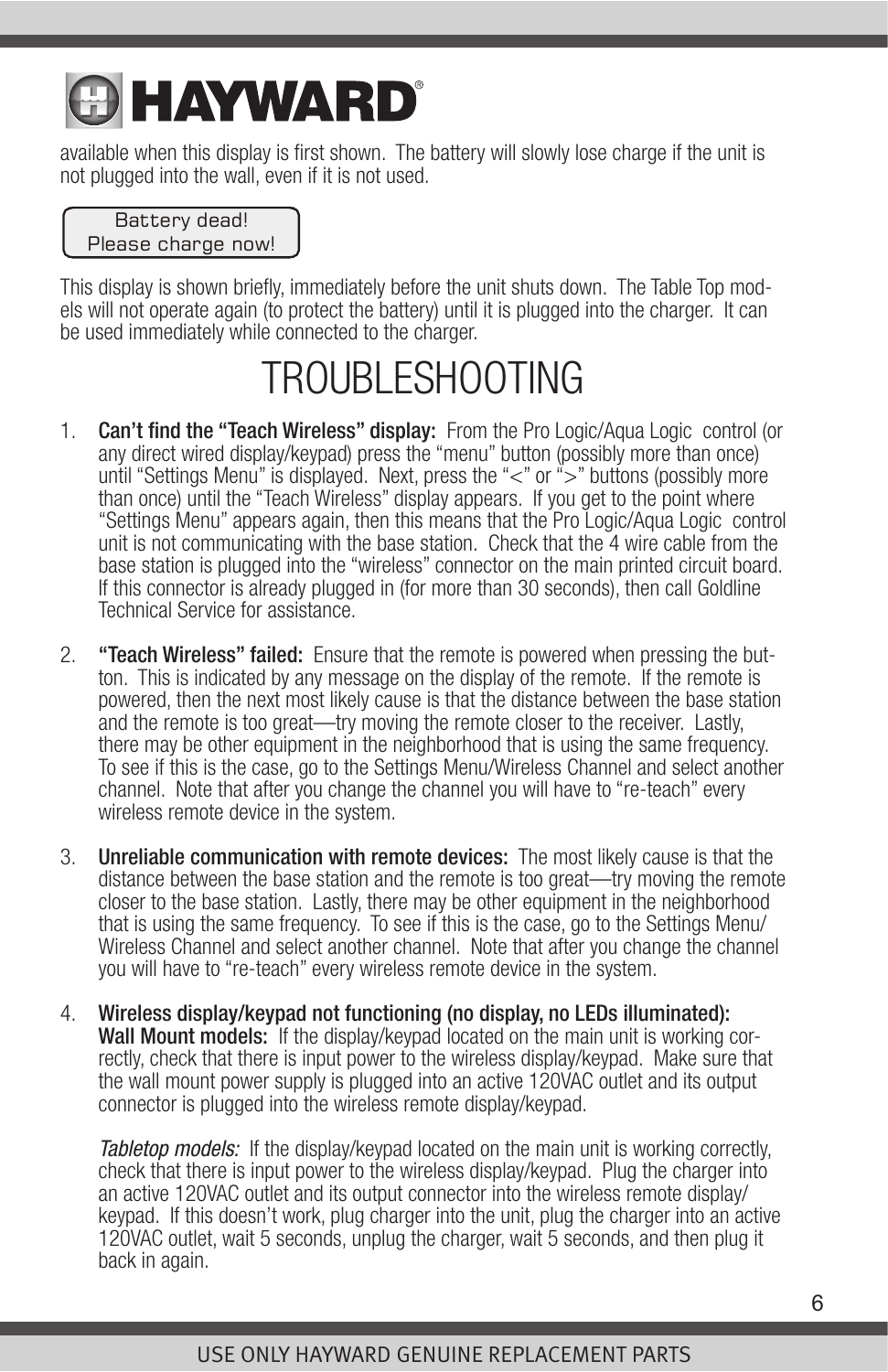

- 5. Display backlight turns off after a period of time (models running off wall **power):** The display backlight should always illuminate when you press any key on the unit. If it turns off after a period of time, you can stop this by pressing the menu key (possibly multiple times) until "Settings Menu" appears. Next press the "<" or ">" key (possibly multiple times) until "Display Light" appears. At this point, pressing either "+" or "-" will allow you to select either "Always On" or "On for 60 sec.". After you have selected the desired operation, press the "Menu" button to lock in your setting. Note that this selection applies to this wireless remote display/keypad only. Repeat the process of each display/keypad in the system.
- 6. Display backlight always on (models running off wall power): The display backlight should always illuminate when you press any key on the unit. If it remains on after 60 seconds have elapsed since the last button push, you can stop this by pressing the menu key (possibly multiple times) until "Settings Menu" appears. Next press the "<" or ">" key (possibly multiple times) until "Display Light" appears. At this point, pressing either "+" or "-" will allow you select either "Always On" or "On for 60 sec.". After you have selected the desired operation, press the "Menu" button to lock in your setting. Note that this selection applies to this display/keypad only. Repeat the process for each display/keypad in the system.
- 7. The last keypress was not received

This is usually a temporary problem caused by interference from other equipment that is using the same radio frequency. Try pressing the button again. If this doesn't work, go to the Settings Menu/Wireless Channel on any other Pro Logic/Aqua Logic display/ keypad and select another channel. Note that after you change the channel you will have to "re-teach" every wireless remote device in the system.

8.

#### The base station is not responding

If this is the first time you are using your remote, or if you have just installed a new base station, run the "Teach Wireless" procedure from any other display/keypad. Also, the radio signal may be too weak—try pointing the remote in the direction of the pool equipment or try moving closer to the pool equipment. If that doesn't work, then there may be other equipment that is using the same frequency. Go to the Settings Menu/ Wireless Channel on any other display/keypad and select another channel. Note that after you change the channel you will have to "re-teach" every wireless remote device in the system.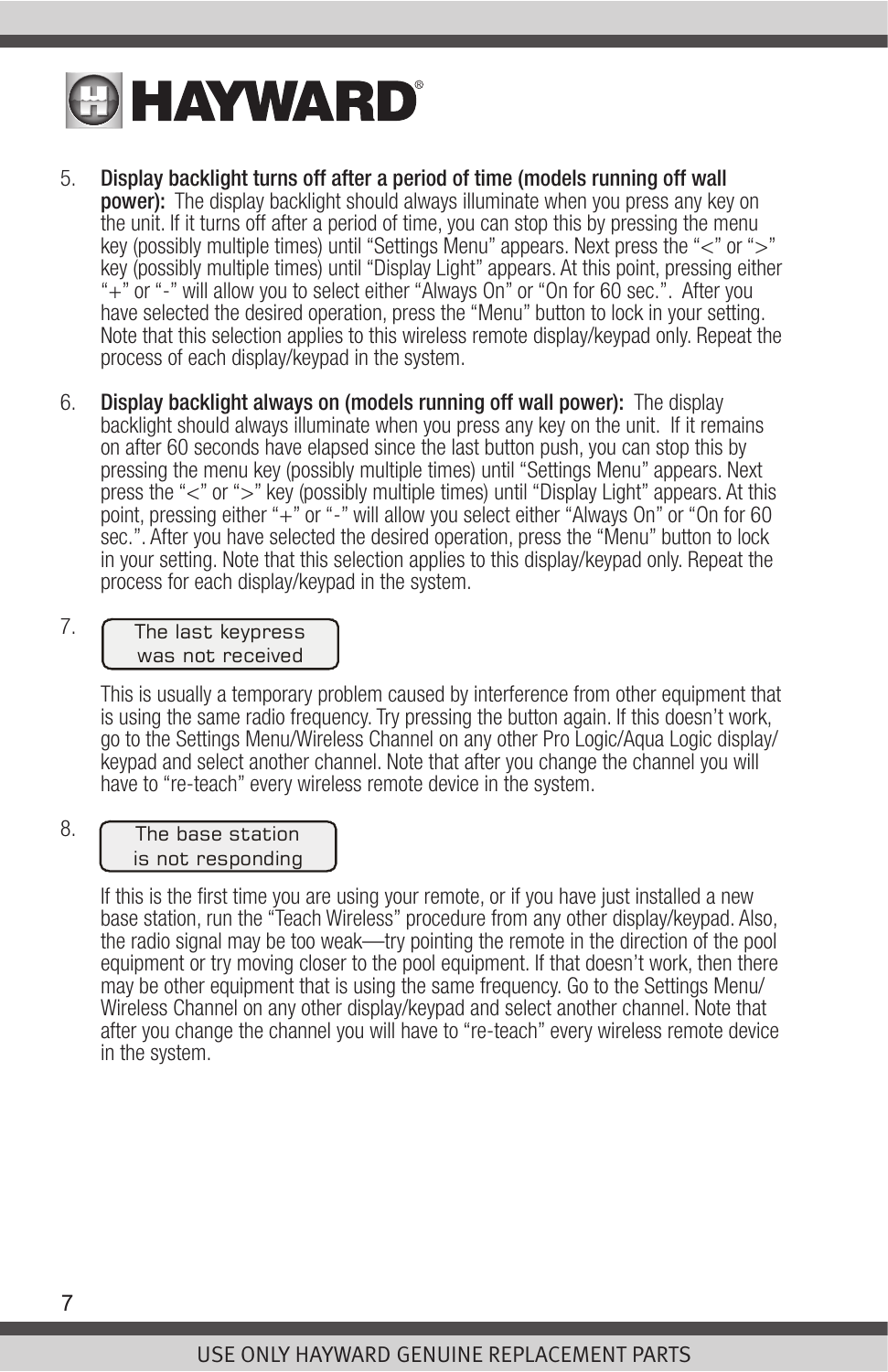

9. Teach Wireless needs to be run

> This is caused by the remote not knowing the ID code of the base station. Run the "Teach Wireless" procedure from any other direct wired display/keypad.

#### 10. Teach Wireless Fail. Please try again.

This is usually caused by a button being held down for more than 3 seconds, falsely triggering the Teach Wireless mode. It can also be displayed if the Pro Logic/Aqua Logic is not in the Teach Wireless mode. If the Pro Logic/Aqua Logic is in Teach Wire-<br>less, then the radio signal may be too weak—try moving closer to the Pro Logic/Aqua Logic main control unit base station.

 11. Display Error 1 call 888-921-7665

> Display Error 2 call 888-921-7665

| Display Error 4   |
|-------------------|
| call 888-921-7665 |

An internal problem has occurred in the wireless remote display/keypad. Remove the display/keypad from the wall mount base (see diagram on page 2) and write down the model number and serial number. Call the Goldline Tech support department (Monday through Friday, from 8AM to 8PM eastern time) to find out how to obtain a replace- ment wireless remote display/keypad.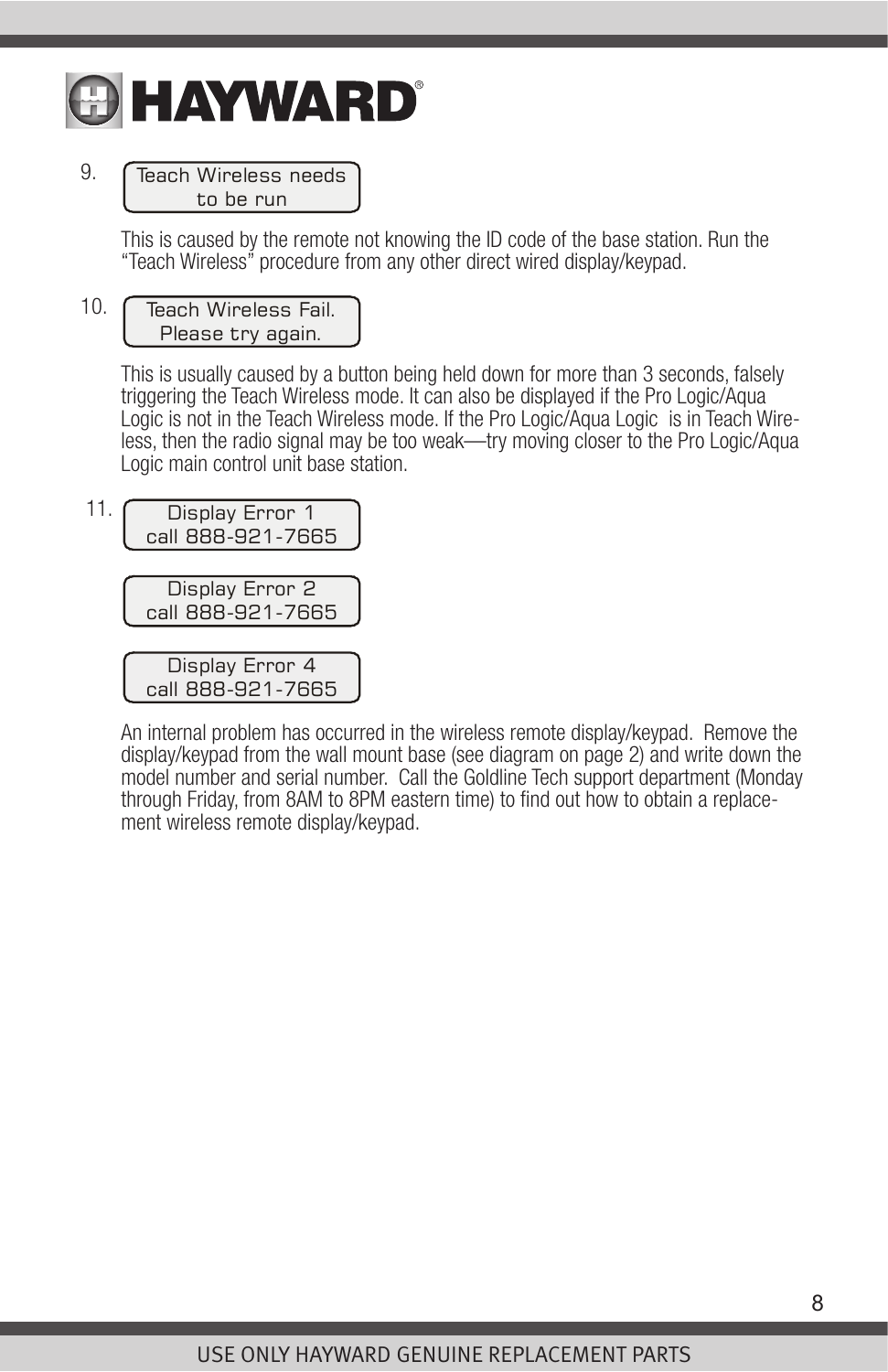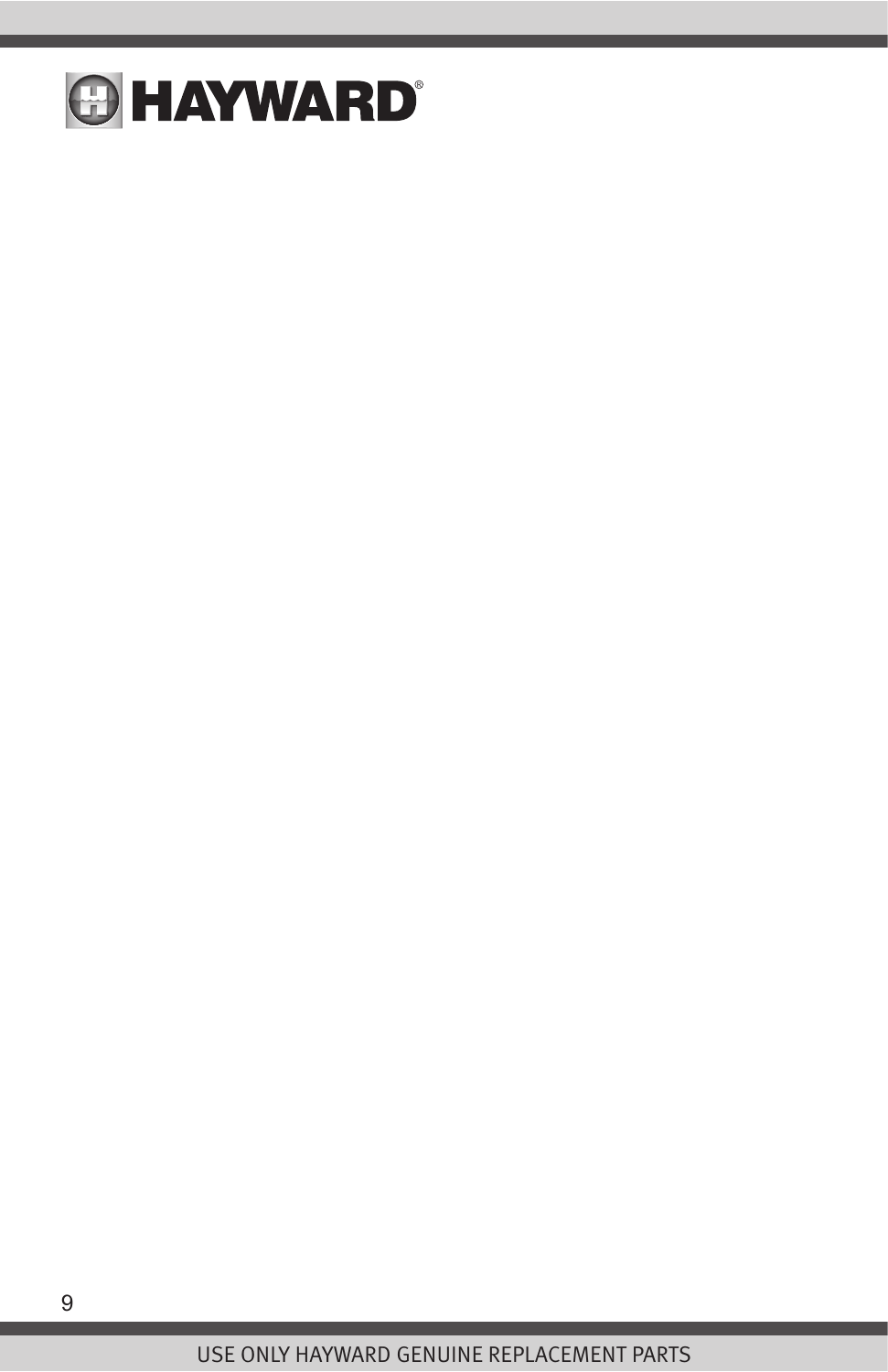

LIMITED WARRANTY (effective 03/01/12) Hayward warrants its Pro Logic, OnCommand and E-Command pool automation products as well as its Aqua Rite, Aqua Rite Pro, Aqua Plus and SwimPure chlorination products to be free of defects in materials and workmanship, under normal use and service, for a period of three (3) years. Hayward also warrants its Aqua Trol chlorination products to be free of defects in ties are applicable from the initial date of purchase on private residential swimming pools in the US and Canada. Installations of product for use on commercial pools in the US and Canada is covered for a period of one (1) year for defects in materials and workmanship. Hayward warrants all accessories and replacement parts for the above-identified pool automation and chlorination products for a period of one (1) year. Accessories also include remotes, actuators, base stations, temperature sensors, flow switches and chemistry probes. Each of these warranties is not transferable and applies only to the original owner.

Hayward shall not be responsible for cartage, removal, repair or installation labor or any other such costs incurred in obtaining warranty replacements or repair.

Proof of purchase is required for warranty service. If written proof of purchase is not provided, the manufacturing date code will be the sole determinant of the date of installation of the product. To obtain<br>warranty service or repair, please contact the place of purchase or the nearest Hayward authorized warranty service center. For more information on authorized service centers please contact the Hayward Technical Service Support Center (61 Whitecap Road, North Kingstown RI, 02852) or visit the Hayward web site at www.hayward.com.

#### WARRANTY FXCLUSIONS:

1. Material supplied or workmanship performed by others in process of installation.

2. Damage resulting from improper installation including installation on pools larger than the product rating.

3. Problems resulting from failure to install, operate or maintain the product(s) in accordance with the recommendations contained in the owners manual(s).

4. Problems resulting from failure to maintain pool water chemistry in accordance with the recommendations in the owners manual(s).

5. Problems resulting from tampering, accident, abuse, negligence, unauthorized repairs or alternations, fire, flood, lightning, freezing, external water, degradation of natural stone used in or immediately adjacent to a pool or spa, war or acts of God.

6. Use of a non-genuine Hayward replacement salt chlorination cell on any Hayward automation or chlorination product will void the warranty for that product.

The express limited warranty above constitutes the entire warranty of Hayward Pool Products with respect to its products and is in lieu of all other warranties expressed or implied, including warranties of merchantability or fitness for a particular purpose. In no event shall Hayward Pool products be responsible for any consequential, special or incidental damages of any nature. Some states do not allow a limitation on how long an implied warranty lasts, or the exclusion of incidental or consequential damages, so the above limitation may not apply to you. This warranty gives you specific legal rights, and you may also have other rights, which vary from state to state.